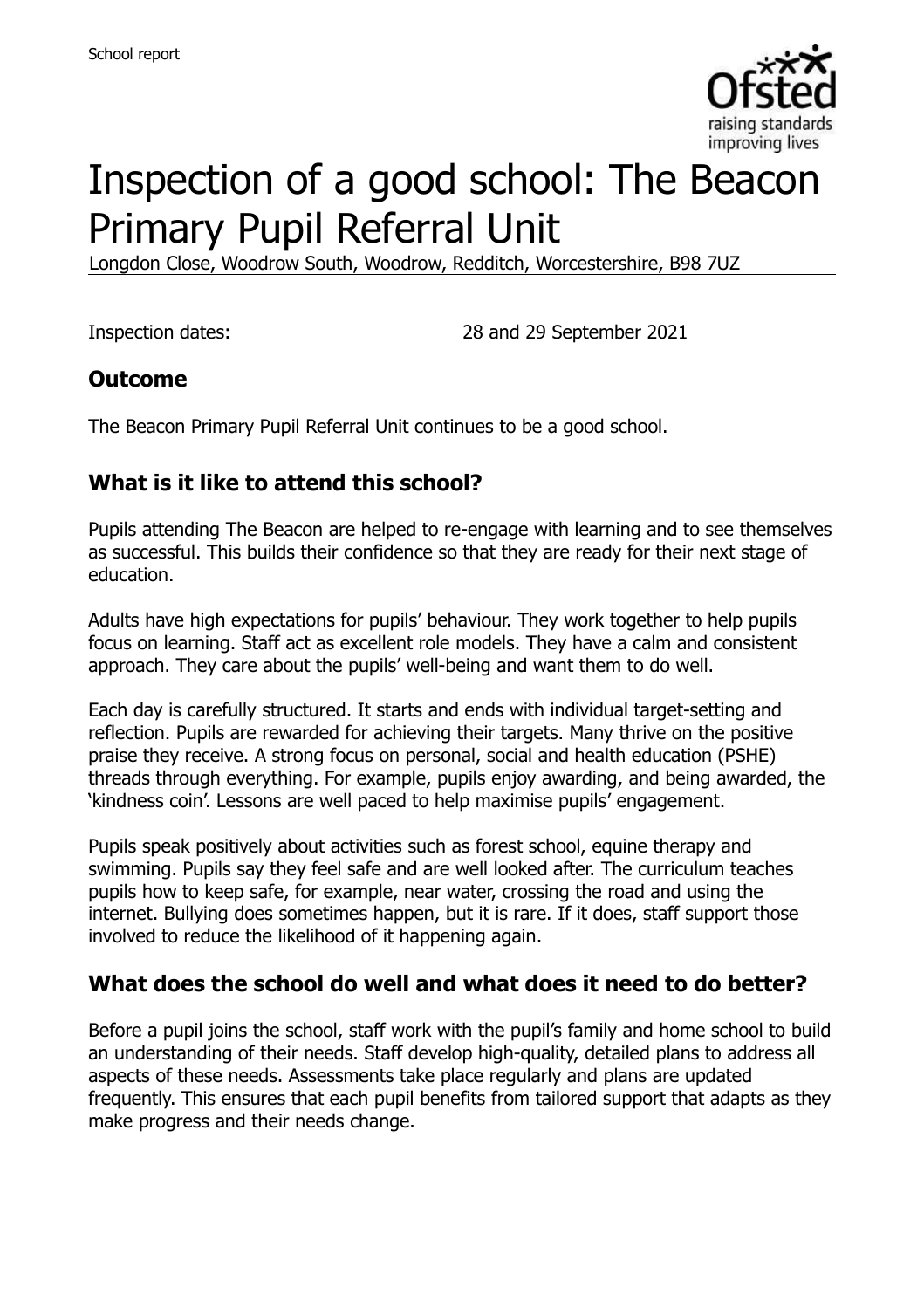

Leaders have rightly prioritised reading. They believe that all children should learn to read. Pupils who need to learn phonics have one-to-one sessions with trained staff at least four times a week. Pupils read books that are well matched to their reading abilities. Reading for pleasure has a high profile in the school and pupils clearly enjoy story times. Books are used effectively throughout the day to calm and engage pupils. Pupils spoken to were enthusiastic about their class reading book.

In mathematics, morning activities include time for pupils to practise earlier learning in preparation for the main lesson. Teachers split lessons into short activities to help pupils keep focused. Lessons include regular practical mathematical activities. There is an appropriate emphasis on securing pupils' basic mathematical knowledge and developing fluency in using numbers.

Most other subjects are taught through a series of topics. These are based on the national curriculum and ensure that pupils access a broad curriculum. Teachers find out what pupils already know about a topic and create activities to build on this. However, they sometimes focus too much on the activities rather than the knowledge they want pupils to learn and remember.

The PSHE curriculum, which forms the basis of the school's work, creates a supportive culture. Daily sessions are carefully planned to meet pupils' needs. Staff use a wide range of therapeutic interventions. They draw upon research and advice from external agencies to support their work. Pupils also enjoy meeting visitors, going on trips and, increasingly, the reintroduction of after-school clubs. School attendance is high.

Staff work closely with parents and carers. This includes regular telephone calls and the opportunity to visit school for 'proud parent sessions' which celebrate each child's progress and successes.

Local headteachers have high regard for The Beacon's work. They recognise the positive impact it has had, for example through providing support for staff and stabilising placements for individual pupils.

Staff work well together, despite the team being split across two sites. They feel well supported by leaders who are seen to care about their well-being.

The school's management committee works closely with leaders, providing support and challenge. The committee is aware of the school's strengths and areas for development. However, the committee is not currently as effective as it wants to be in fully supporting the school because there are too few committee members.

#### **Safeguarding**

The arrangements for safeguarding are effective.

Leaders have created a culture where safeguarding is the 'living and breathing' core of the school. Staff receive relevant, regular training. They are informed about the risks that pupils may face. They are vigilant and well placed to identify pupils who may need help to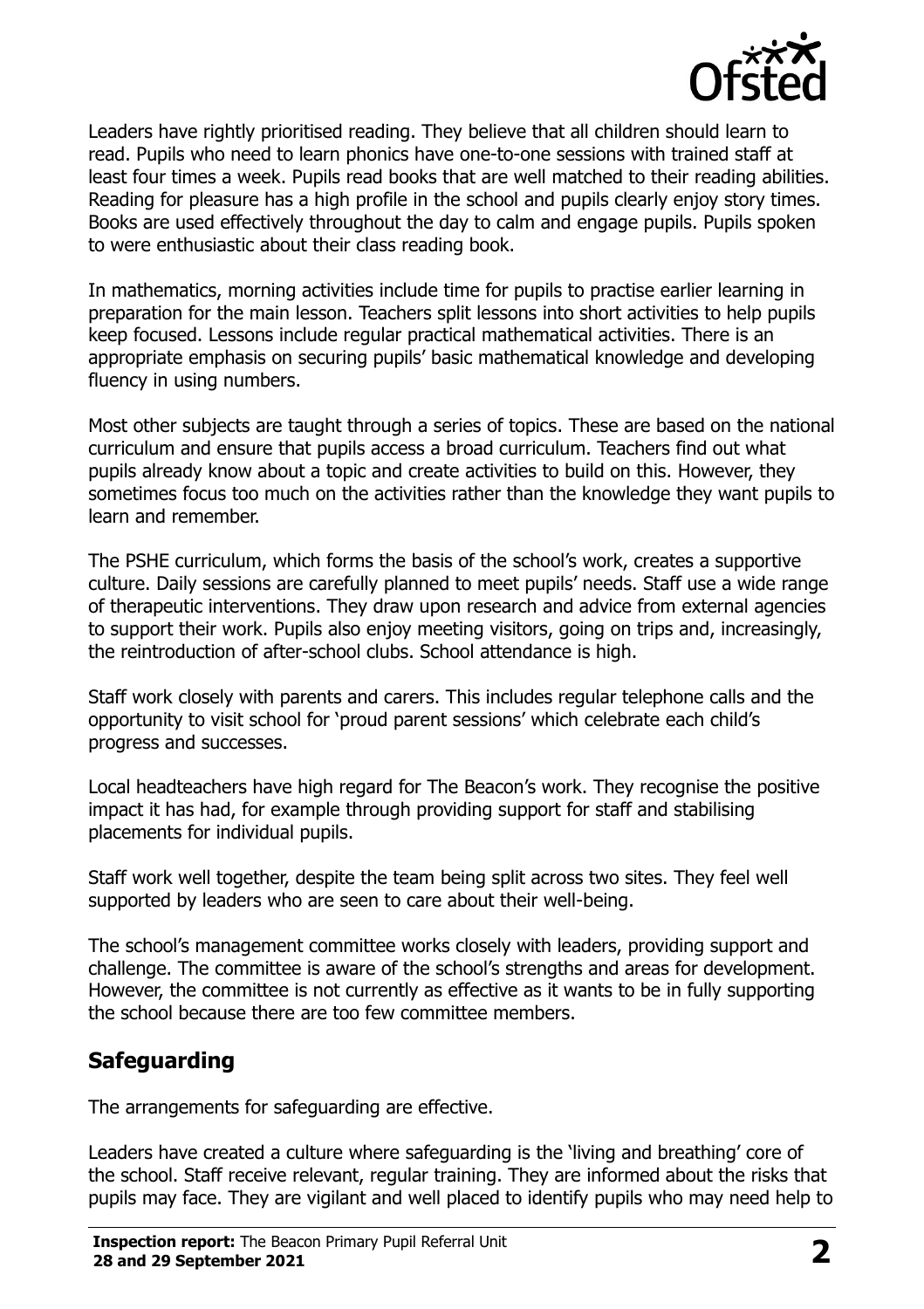

keep safe. Leaders work closely with external agencies. Any referrals are followed up in a timely way. Pupils learn about how to keep themselves safe through the curriculum. Leaders make sure that adults in school are suitable to work with children.

## **What does the school need to do to improve?**

## **(Information for the school and appropriate authority)**

- When planning topics, staff sometimes focus more on the activities pupils will complete than on the specific subject content to be taught. As a result, pupils can miss learning something important without leaders being aware. Leaders need to ensure that planning includes the key knowledge that pupils need to know and remember.
- There are several vacancies on the management committee. This reduces members' ability to have a positive impact on the work of the school. Leaders should act on plans to expand the committee so that it is better able to provide more informed strategic leadership.

#### **Background**

When we have judged a school to be good, we will then normally go into the school about once every four years to confirm that the school remains good. This is called a section 8 inspection of a good or outstanding school, because it is carried out under section 8 of the Education Act 2005. We do not give graded judgements on a section 8 inspection. However, if we find evidence that a school would now receive a higher or lower grade, then the next inspection will be a section 5 inspection. Usually this is within one to two years of the date of the section 8 inspection. If we have serious concerns about safeguarding, behaviour or the quality of education, we will deem the section 8 inspection as a section 5 inspection immediately.

This is the first section 8 inspection since we judged the school to be good in January 2016.

#### **How can I feed back my views?**

You can use [Ofsted Parent View](https://parentview.ofsted.gov.uk/) to give Ofsted your opinion on your child's school, or to find out what other parents and carers think. We use information from Ofsted Parent View when deciding which schools to inspect, when to inspect them and as part of their inspection.

The Department for Education has further quidance on how to complain about a school.

If you are the school and you are not happy with the inspection or the report, you can [complain to Ofsted.](https://www.gov.uk/complain-ofsted-report)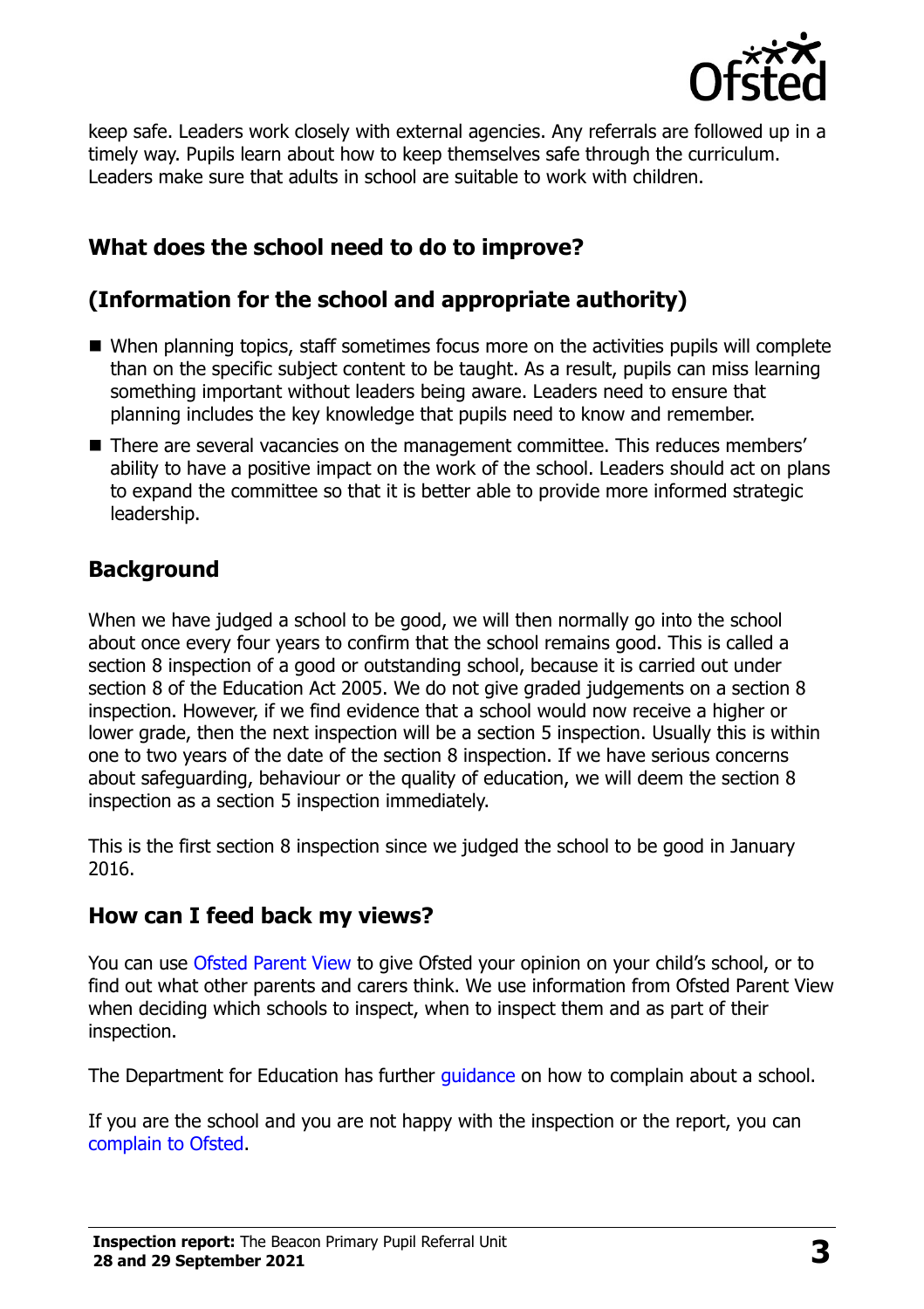

## **Further information**

You can search for [published performance information](http://www.compare-school-performance.service.gov.uk/) about the school.

In the report, '[disadvantaged pupils](http://www.gov.uk/guidance/pupil-premium-information-for-schools-and-alternative-provision-settings)' refers to those pupils who attract government pupil premium funding: pupils claiming free school meals at any point in the last six years and pupils in care or who left care through adoption or another formal route.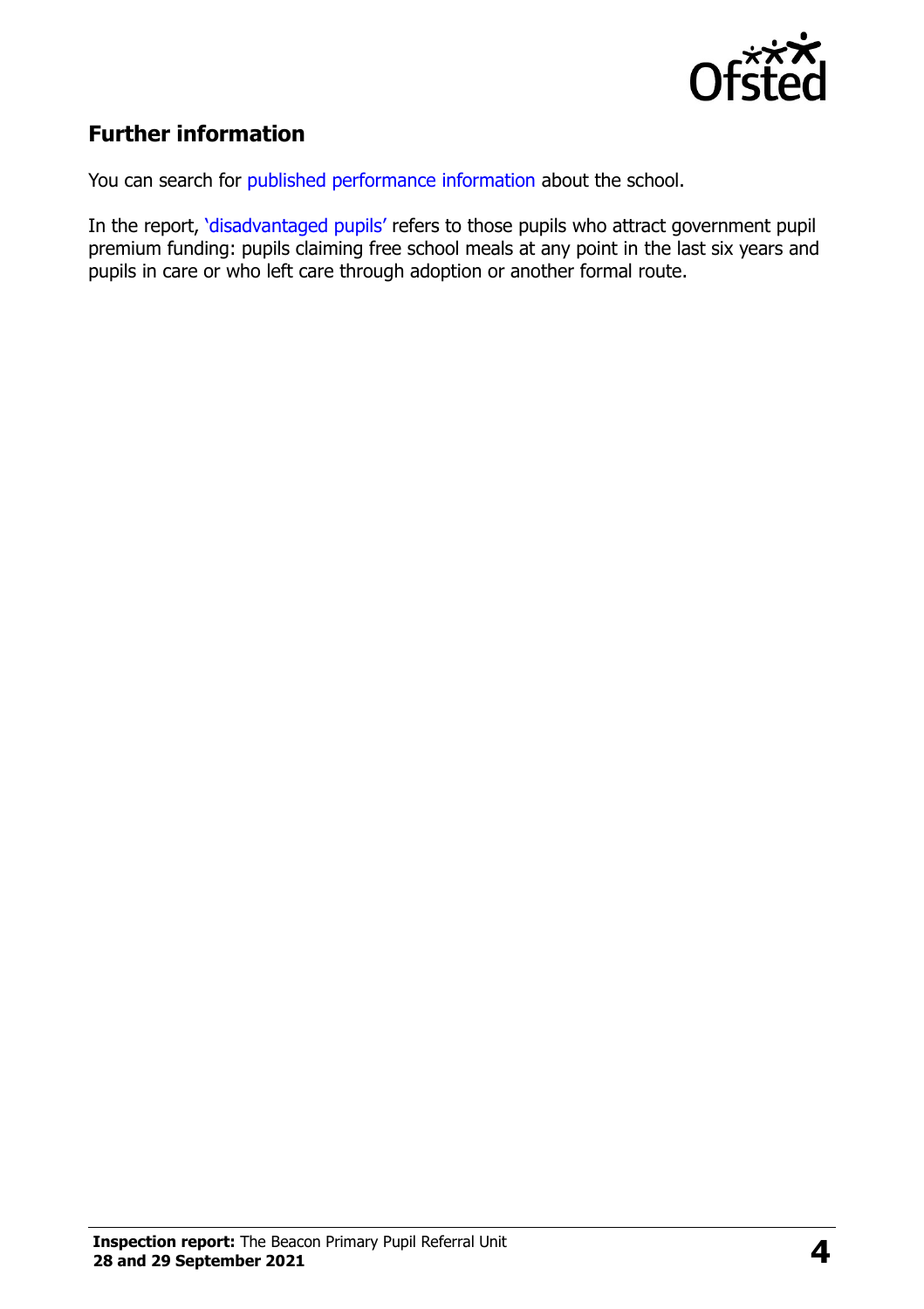

#### **School details**

| Unique reference number             | 130987                                                               |
|-------------------------------------|----------------------------------------------------------------------|
| <b>Local authority</b>              | Worcestershire                                                       |
| <b>Inspection number</b>            | 10199610                                                             |
| <b>Type of school</b>               | Pupil referral unit                                                  |
| <b>School category</b>              | Maintained                                                           |
| Age range of pupils                 | 5 to 11                                                              |
| <b>Gender of pupils</b>             | Mixed                                                                |
| Number of pupils on the school roll | 8                                                                    |
| <b>Appropriate authority</b>        | Local authority                                                      |
| <b>Headteacher</b>                  | Lesley Hatton                                                        |
| Website                             | www.thebeaconpru.org.uk                                              |
| Date of previous inspection         | $28 - 29$ January 2016, under section 5 of<br>the Education Act 2005 |

#### **Information about this school**

- The school is based on two sites, one in Redditch and one in Kidderminster.
- The school caters for children with social, emotional and mental health needs. In addition, some pupils have further special educational needs and/or disabilities (SEND). Many pupils have, or are being assessed for, an education, health and care plan.
- $\blacksquare$  Many of the pupils have been, or are at risk of being, permanently excluded from school. When pupils leave The Beacon, they may return to their home school, join another mainstream school, or attend a specialist setting.
- Some pupils attend the school on short-term, part-time courses. These pupils are dual registered, attending both The Beacon and their home primary school. At the time of the inspection, there were no pupils attending one of these courses.
- The school provides outreach support to local primary schools to help reduce the risk of pupils being excluded from school.
- $\blacksquare$  The school does not use any alternative provision.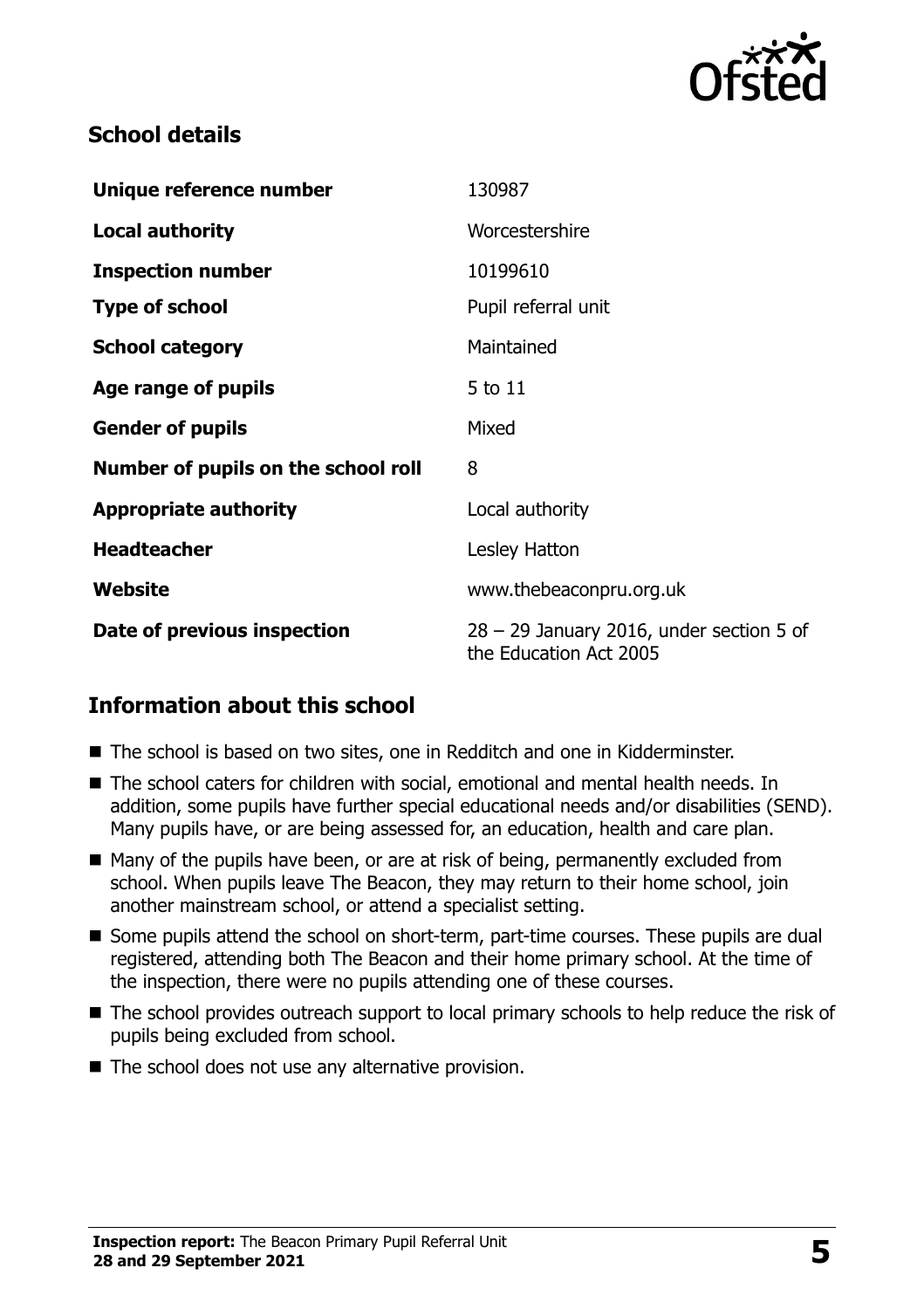

#### **Information about this inspection**

- This was the first routine inspection the school received since the COVID-19 (coronavirus) pandemic began. Inspectors discussed the impact of the pandemic with school leaders and have taken that into account in their evaluation.
- Inspectors spoke to the headteacher, senior leaders, members of staff and pupils. The lead inspector also spoke to the chair of the management committee, a representative of the local authority and five headteachers from local schools whose pupils have accessed the services of The Beacon.
- **Inspectors carried out deep dives in these subjects: early reading, mathematics and** PSHE. For each deep dive, inspectors met with the subject leader, looked at curriculum plans, visited a sample of lessons, spoke to teachers, spoke to some pupils about their learning and looked at samples of pupils' work.
- The lead inspector also looked at topic plans and spoke to leaders about their approach to teaching a broad range of subjects.
- Inspectors spoke to leaders and staff about the systems and actions they take to ensure pupils are kept safe. They looked at policies and school records. Inspectors spoke to pupils and observed the relationships between pupils and adults.
- Inspectors also met with leaders and staff in order to find out about SEND, behaviour, the wider curriculum, pastoral support and well-being.
- Inspectors considered responses to Ofsted's online questionnaire for staff and Ofsted's online survey for parents, Ofsted Parent View. This included comments received via the free-text facility.

#### **Inspection team**

Catherine Crooks, lead inspector Her Majesty's Inspector

Susan Hickerton **Contact Susan Hickerton Contact Susan Hickerton**